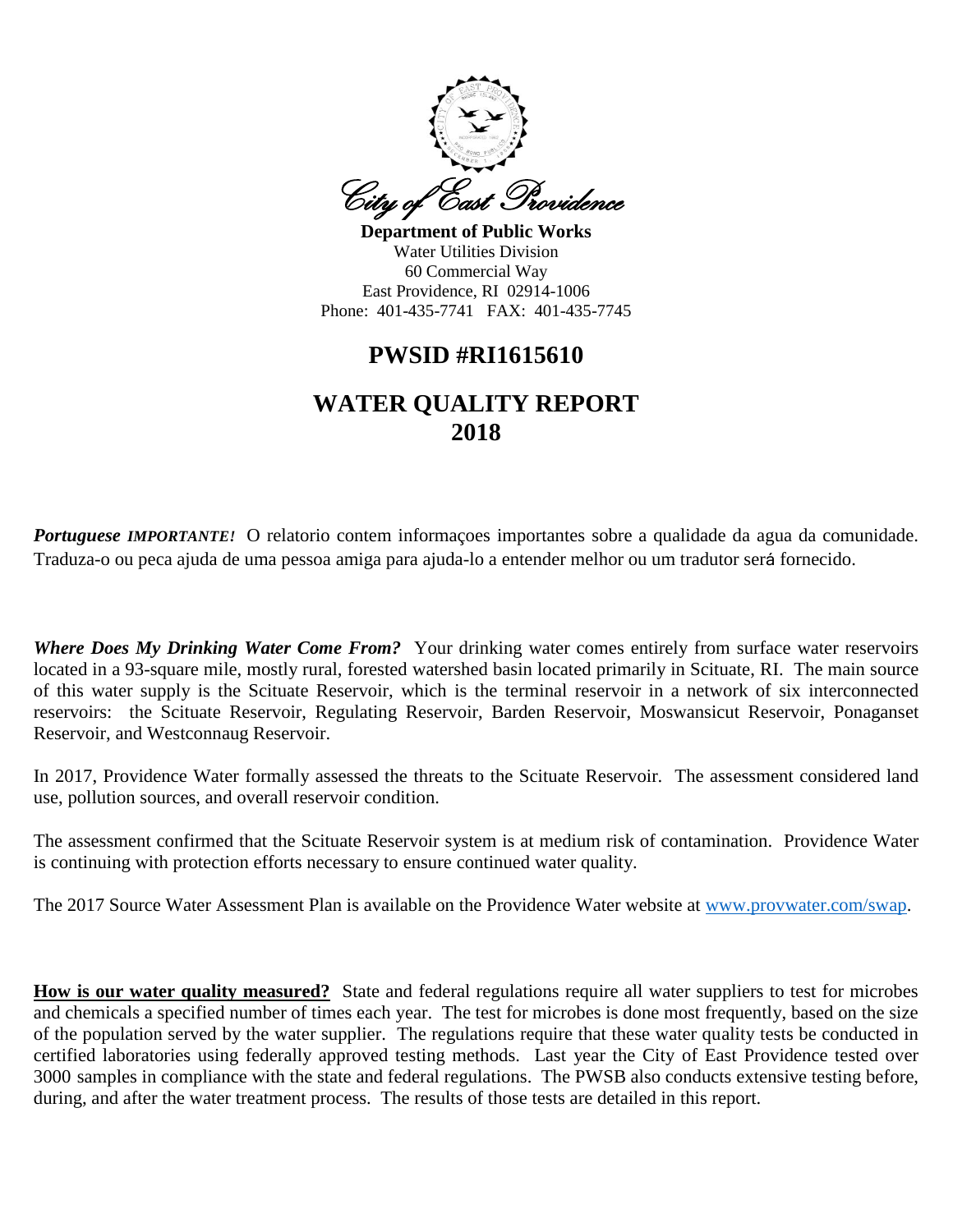**Lead Informational Statement** If present, elevated levels of lead can cause serious health problems, especially for pregnant women and young children. Lead in drinking water is primarily from materials and components associated with service lines and home plumbing. The East Providence Water Utilities Division is responsible for providing high quality drinking water but cannot control the variety of materials used in plumbing components. When your water has been sitting for several hours, you can minimize the potential for lead exposure by flushing your tap for 30 seconds to 2 minutes before using water for drinking or cooking. If you are concerned about lead in your water, you may wish to have your water tested. Information on lead in drinking water, testing methods, and steps you can take to minimize exposure is available from the Safe Drinking Water Hotline or at [http://www.epa.gov/safewater/lead.](http://www.epa.gov/safewater/lead)

**Unregulated Contaminant** Sodium is an unregulated contaminant. The PWSB sampled for sodium in 2018 and detected a level of 16.7 mg/l. The major sources of sodium found in water supplies are from erosion of natural deposits and runoff from road de-icing operations.

**Capital Improvements** Over the past three years, the Water Utilities Division has completed over \$21 million in capital improvements. These include construction of a new 6-million gallon storage tank, construction of a new transmission line, chemical feed building, rehabilitating old pipes, and painting and repairs to the Kent Heights elevated storage tank.

The City recently completed installation of a TTHM removal system for approximately \$2 million to reduce disinfection by-products in the water system. Also planned in the near future are an inspection of the main transmission line from the Providence Water Supply Board, \$13 million in rehabilitating old pipelines, and securing a second source of water supply for emergency use.

**Water Main Flushing** The Water Utilities Division will resume flushing water mains in neighborhoods in September 2019. Flushing maintains water quality in several ways. For example, flushing removes sediments like iron and manganese. Although iron and manganese do not pose health concerns, they can affect the taste, clarity, and color of the water. Additionally, sediments can shield microorganisms from the disinfecting power of chlorine, contributing to the growth of microorganisms within distribution mains. Flushing helps remove stale water and ensures the presence of fresh water with sufficient dissolved oxygen, disinfectant levels, and an acceptable taste and smell.

During flushing operations in your neighborhood, you may notice some short-term increases in the color and iron level in your cold water. Although harmless to health, you should avoid using your tap water for household purposes during this period as it may cause minor staining of fixtures and laundry. If you do use the tap, allow your cold water to run for a few minutes at full velocity before use, and avoid using hot water to prevent sediment accumulation in your hot water tank.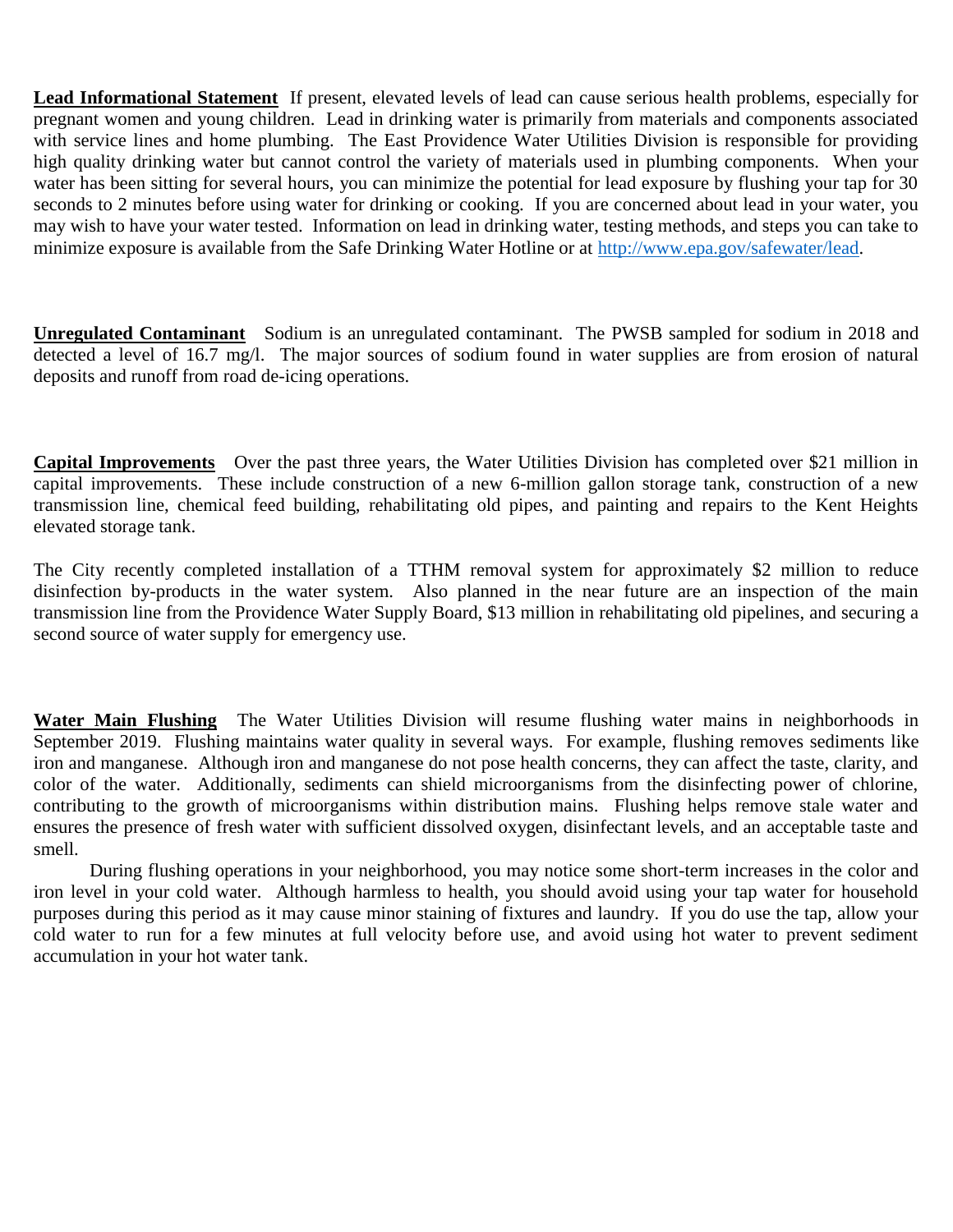# **Exceedances:**

**TTHM Exceedances:** East Providence's drinking water is disinfected with Chlorine. Chlorine reacts with naturally occurring organic material present in the source water to form Disinfection By-products called Total Trihalomethanes (TTHMs). The standard for TTHMs is 0.080 mg/l. It is calculated by averaging all of the samples at a specific location for the past 12 months. For the first quarter 2018, one location out of four (4) averaged at 0.086 mg/l. For the second quarter 2018, one location out of four (4) averaged 0.081 mg/l. These were both exceedances of the standard. In accordance with the public notification rules, all customers of the system were previously notified of these exceedances. Some people who drink water containing TTHMs in excess of the standard over many years may experience problems with their liver, kidneys, or central nervous system and may have an increased risk of getting cancer.

The City of East Providence took immediate action to resolve this issue. In the spring of 2019, a TTHM removal system became operational. We are currently in performance testing and optimizing the operation of the system. We will continue to monitor the effectiveness of the system.

**Chlorine Residual Exceedance:** The City of East Providence is under a consent order with the Rhode Island Department of Health to maintain a 0.20 mg/l free chlorine residual in more than 10% of its samples. In May 2018, 32 out of 180 or 17.7% of samples had a free chlorine residual less than 0.20 mg/l. These samples had residuals between 0.10 and 0.19 mg/l free residual chlorine. City bacteria tests taken during 2018 were within drinking water standards and of excellent quality.

**Failure to Submit CCR Certification by October 1, 2018:** The City is required to distribute CCR notices to the customers by July 1, 2018. The notices were distributed on time in 2018. The City is required to send certification to the state that this was done by July 1, 2018 on or before October 1, 2018. The City was six (6) weeks late sending that certification to the state.

**?? Questions ??** For additional information please contact: Stephen H. Coutu, P.E. Director, Department of Public Works (401) 435-7701; [scoutu@cityofeastprov.com](mailto:scoutu@cityofeastprov.com)

Emerson J. Marvel, Water Superintendent, East Providence Water Utilities Division (401) 435-7741; [waterdept@cityofeastprov.com](mailto:waterdept@cityofeastprov.com)

Rhode Island Department of Health, Drinking Water Quality (401) 222-6867; [www.health.ri.gov](http://www.health.ri.gov/)

**Information on the Internet** The U.S. EPA Office of Water [\(www.epa.gov\)](http://www.epa.gov/) and the Centers for Disease Control and Prevention [\(www.cdc.gov\)](http://www.cdc.gov/) websites provide a substantial amount of information on many issues relating to water resources, water conservation and public health. Also, the Providence Water Supply Board has a website [\(www.provwater.com\)](http://www.provwater.com/) that provides complete and current information on our drinking water

The Department of Public Works has prepared and provided to you this annual water quality report in accordance with the requirements of the Safe Drinking Water Act (SDWA). The report includes information on the city's source of water and quality of the water and the water distribution system.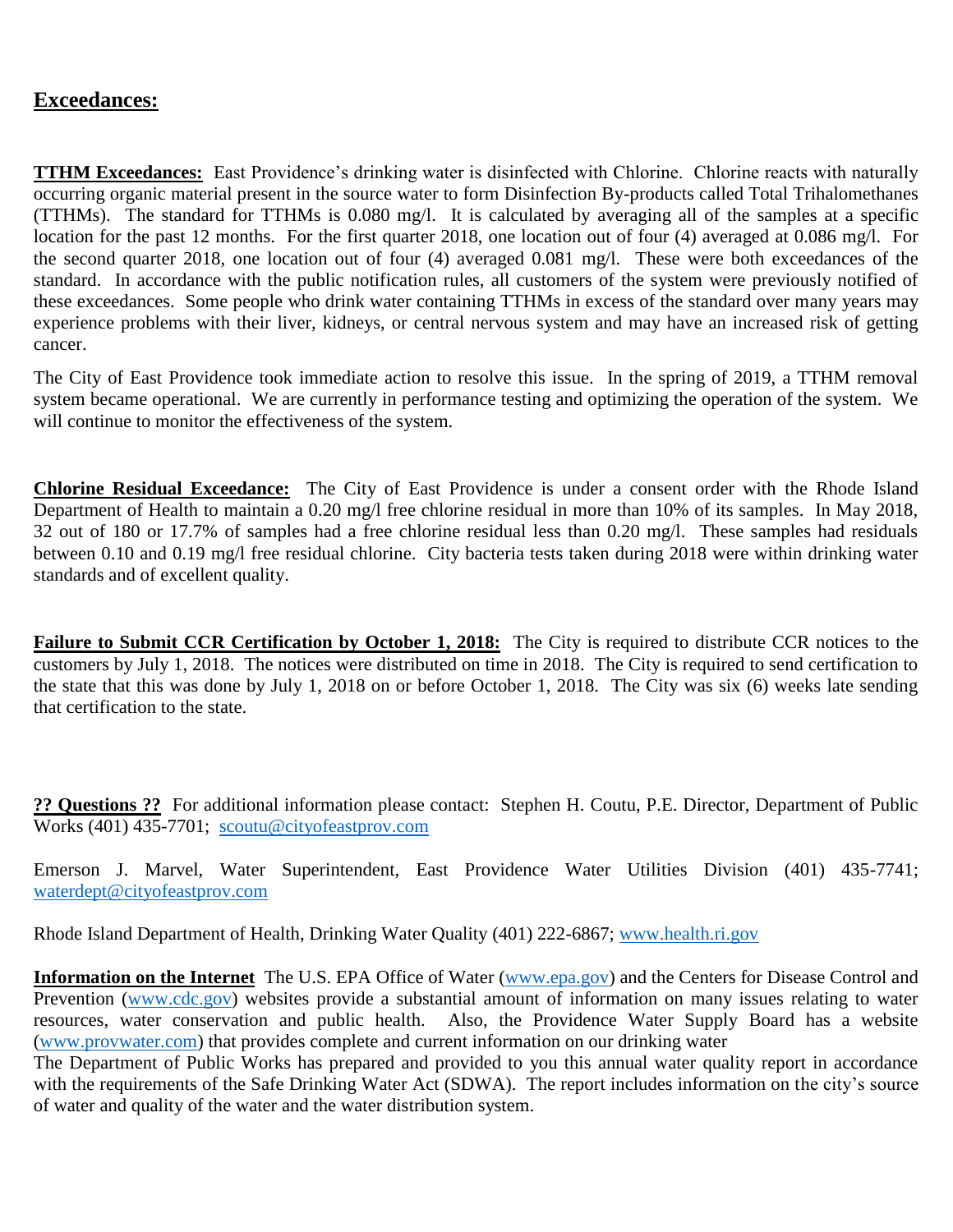This table shows the results of the 2018 water quality analysis performed by the City (EP) and the Providence Water Supply Board (PWSB). We feel it is important that you know exactly what was detected and how much was detected and how much of the substance was present in the water. Every regulated contaminant that we detected in the water, even in the most minute traces, is listed here along with the highest levels allowed by regulation (MCL), the ideal goals for public health (MCLG), the amounts detected, the usual sources of such contamination, footnotes explaining our findings and a key to units of measurement

## **Key to Table**

| $AL = Action Level$                              |                                                             |
|--------------------------------------------------|-------------------------------------------------------------|
| $MCL = Maximum$ Contaminant Level                | $pCi/L = Picocuries$ per Liter (a measure of radioactivity) |
| $MCLG = Maximum$ Contaminant Level Goal          | $ppm =$ Parts per million or milligrams per liter (mg/l)    |
| $MFL =$ Million Fibers per Liter                 | $ppb =$ Parts per billion or micrograms per liter (ug/l)    |
| $NTU = Nephelometric Turbidity Units$            | $TT = Treatment Technique$                                  |
| $MRDL = Maximum Residual Disinfectant Level$     | $ND = None$ Detected                                        |
| MRDLG = Maximum Residual Disinfectant Level Goal | $NA = Not Applicable$                                       |

#### **Definitions**

Maximum Contaminant Level or MCL: The highest level of a contaminant that is allowed in drinking water. MCLs are set as close to the MCLGs as feasible using the best available treatment technology.

Maximum Contaminant Level Goal or MCLG: The level of a contaminant in drinking water below which there is no known or expected risk to health. MCLGs allow for a margin of safety.

Action Level (AL): The concentration of a contaminant which, if exceeded, trigger a treatment or other requirement that a water system must follow.

Treatment Technique (TT): A required process intended to reduce the level of a contaminant in drinking water.

Variances and Exemptions: State or EPA permission not to meet a MCL or a treatment under certain conditions.

Parts per Billion (ppb): One part per billion (microgram per liter) is the equivalent to one penny in \$10,000,000.00.

Parts per Million (ppm): One part per million (milligram per liter) is the equivalent to one penny in \$10,000.00.

Picocuries per Liter (pCi/L): A measurement of natural rate of disintegration.

The data presented in this report is from the most recent testing done in accordance with regulations.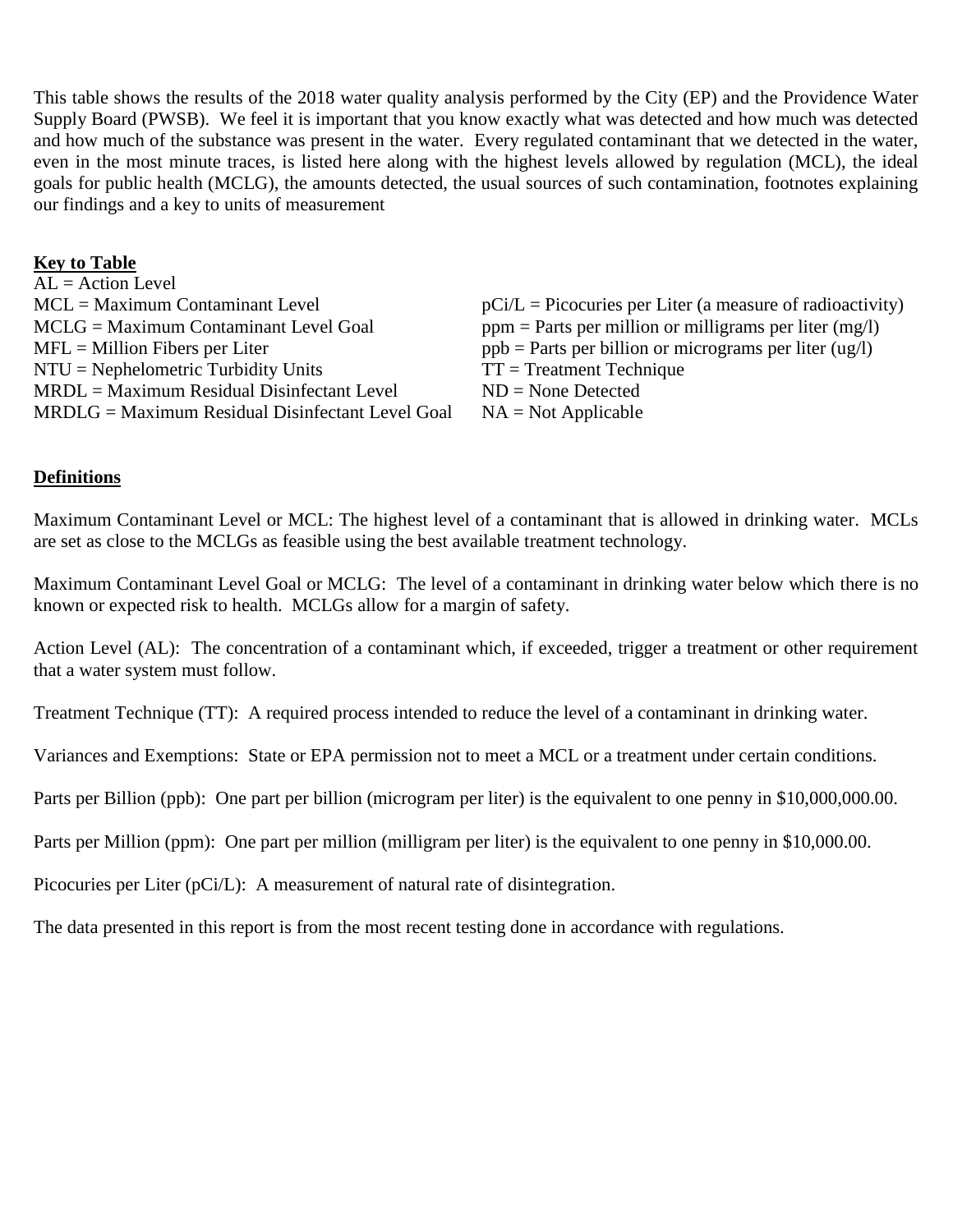### **DETECTED CONTAMINANTS TABLE 2018**

| Contaminant                                      | Year Unit   |          | <b>MCL</b>          | <b>MCLG</b>      | Amount<br>Detected | Range<br>Low-High                        | Violation      | Typical<br>Source                                                |
|--------------------------------------------------|-------------|----------|---------------------|------------------|--------------------|------------------------------------------|----------------|------------------------------------------------------------------|
| REGULATED SUBSTANCES                             |             |          |                     |                  |                    |                                          |                |                                                                  |
| Substance (unit of measure)                      |             |          |                     |                  |                    |                                          |                |                                                                  |
| <b>Barium</b>                                    | 2018 ppm    |          | $\overline{2}$      | $\overline{2}$   | 0.01               | <b>NA</b>                                | N <sub>O</sub> | Erosion of natural deposits.                                     |
| Chlorine <sup>®</sup>                            | 2018        | ppm      | $MRDL=4.0$          | $MRDLG=4.0$      | 0.69               | $0.15$ to $0.69$                         | NO             | Water additive to control microbes.                              |
| Di(2-ethylhexyl)phthalate                        | 2018        | ppb      | 6                   | $\boldsymbol{0}$ | 1.0                | 0 to 1.0                                 | NO             | Discharge from rubber and chemical factories.                    |
| Fluoride                                         | 2018        | ppm      | 4                   | 4                | 0.83               | $0.50$ to $0.83$                         | NO             | Water additive for whitening teeth.                              |
| Haloacetic Acids (HAA5) <sup>®</sup>             | 2018        | ppb      | 60                  | <b>NA</b>        | 30                 | 9 to 30                                  | NO             | By-product of drinking water chlorination.                       |
| *Total Trihalomethanes (TTHM) © 2018             |             | ppb      | 80                  | <b>NA</b>        | 83                 | 53 to 83                                 | <b>YES</b>     | By-product of drinking water chlorination.                       |
| Total Coliform 2(% positive samples) 2018 ----   |             |          | <b>TT</b>           | NA               | $<$ 1              | <b>NA</b>                                |                | Naturally present in the environment.                            |
| Total Organic Carbon ® (removal ratio) 2018 ---- |             |          | <b>TT</b>           | <b>NA</b>        | 1.62               | 1.20 to 1.84                             | NO             | Naturally present in the environment.                            |
| Turbidity <sup>3</sup>                           |             | 2018 NTU | <b>TT</b>           | <b>NA</b>        | 0.16               | $0.02$ to $0.16$                         | NO             | Soil runoff.                                                     |
| Turbidity(lowest monthly percent                 |             |          |                     |                  |                    |                                          |                |                                                                  |
| of samples meeting limit)                        | $2018$ ---- |          | <b>TT</b>           | <b>NA</b>        | 100                | <b>NA</b>                                | N <sub>O</sub> | Soil runoff.                                                     |
| <b>LEAD and COPPER</b>                           |             |          |                     |                  |                    |                                          |                |                                                                  |
| Substance (unit of measure)                      |             |          |                     |                  | Amount             | Samples Above                            |                | Typical                                                          |
|                                                  | Year        | Unit     | <b>Action Level</b> | <b>MCLG</b>      |                    | 90 <sup>th</sup> Percentile Action Level | Violation      | Source                                                           |
| Copper@                                          | 2018        | ppm      | 1.3                 | 1.3              | 0.018              | 0/30                                     | NO             | Corrosion of household plumbing; erosion<br>of natural deposits. |
| Lead <sup>①</sup>                                | 2018        | ppb      | 15                  | $\boldsymbol{0}$ | 4.2                | 0/30                                     | NO             | Corrosion of household plumbing; erosion<br>of natural deposits. |
| <b>UNREGULATED SUBSTANCES</b>                    |             |          |                     |                  |                    |                                          |                |                                                                  |
| Sodium                                           | 2018        | ppm      | <b>NA</b>           | <b>NA</b>        | 16.7               | <b>NA</b>                                | NO             | Runoff from road deicing; erosion of<br>natural deposits.        |

 Sampling conducted in accordance with the lead/copper rule of the SDWA. The above data represents the most recent results. No samples were above the action level for copper, and none were above the action level for lead in 2018.

 This value refers to the highest monthly percentage of positive samples detected during the year. In 2018 East Providence Water collected over 3000 samples for the total coliform rule compliance monitoring. Zero samples collected were coliform positive.

0.16 NTU was the highest single turbidity measurement recorded. The lowest monthly percentage of samples meeting the turbidity limit was 100%. The average turbidity value for 2018 was <0.10 NTU.

In order to comply with the EPA standard, the removal ratio must be greater than 1. Detected level is the lowest ratio per quarter. Range is the lowest and highest ratios per month.

Compliance is based upon the highest locational running annual average (LRAA), and the range is based upon the lowest and highest individual measurement.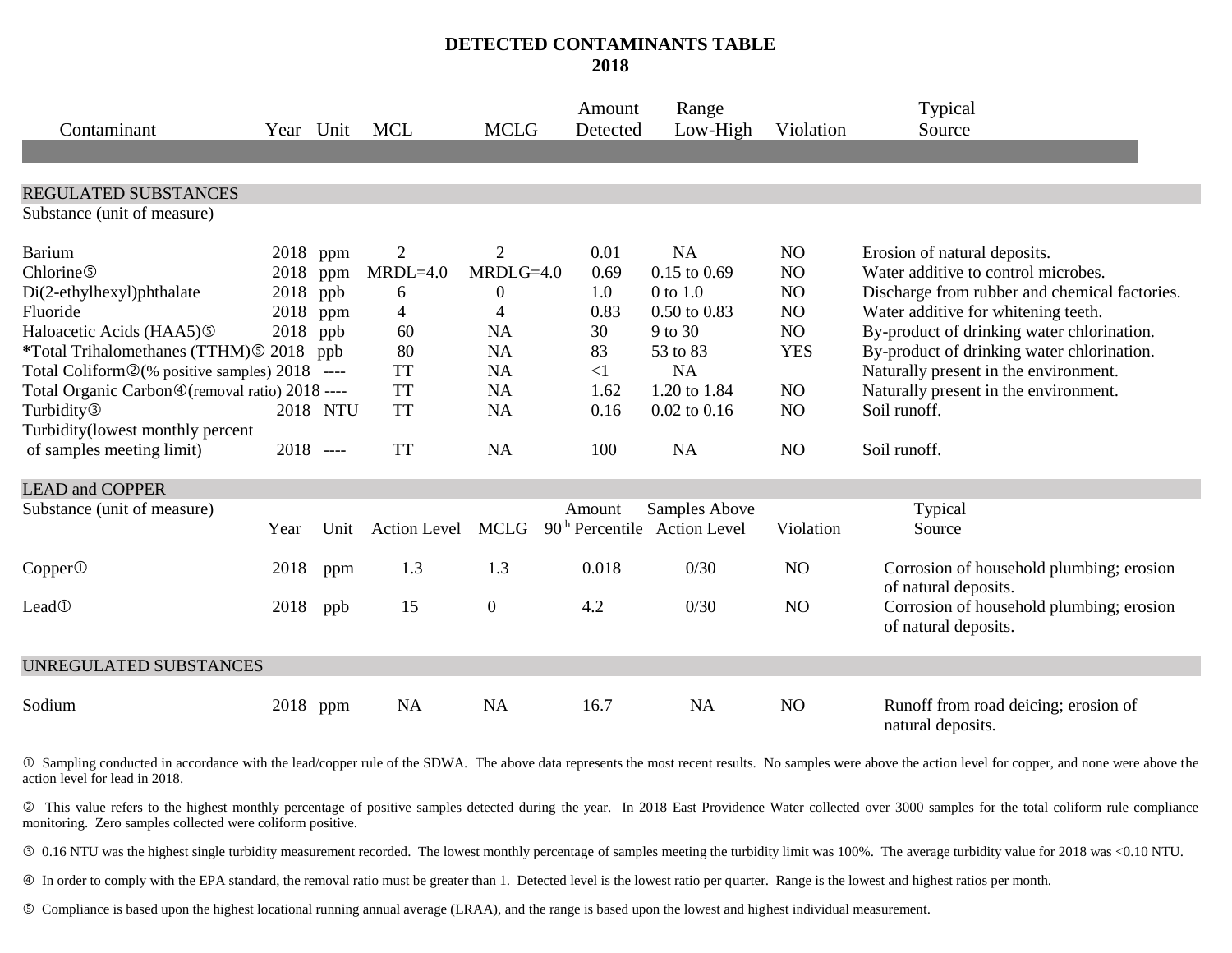### **UNREGULATED CONTAMINANT MONITORING REGULATION FOURTH CYCLE (UCMR4)**

Unregulated contaminants are those that do not yet have a drinking water standard set by the EPA. The purpose of monitoring for these contaminants is to help the EPA decide whether the contaminants should have a standard. In 2018, the City of East Providence sampled for 30 different contaminants as required by the EPA and found low levels of four compounds present in our drinking water. The contaminants and their concentration are listed below. For more information, contact the EPA's Safe Drinking Water Hotline at **1-800-426-4791.**

|                                                                |      |      |            |           | Maximum | Sample           |            |                                            |
|----------------------------------------------------------------|------|------|------------|-----------|---------|------------------|------------|--------------------------------------------|
| Substance                                                      | Year | Unit | MCL        | MCLG      | Result  | Range            | Compliance | <b>Major Sources</b>                       |
|                                                                |      |      |            |           |         |                  |            |                                            |
|                                                                |      |      |            |           |         |                  |            |                                            |
| <b>FOURTH UNREGULATED CONTAMINANT MONITORING RULE (UCMR 4)</b> |      |      |            |           |         |                  |            |                                            |
|                                                                |      |      |            |           |         |                  |            |                                            |
| Manganese                                                      | 2018 | ppm  | 0.05       | NA        | 0.0014  | 0.0007 to 0.0014 | Yes        | Erosion of natural deposits.               |
|                                                                |      |      |            |           |         |                  |            |                                            |
| <b>HALOACETIC ACIDS</b>                                        |      |      |            |           |         |                  |            |                                            |
| HAA5                                                           | 2018 | ppb  | 60         | <b>NA</b> | 28.12   | 17.58 to 28.12   | Yes        | By-product of drinking water disinfection. |
| HAA9                                                           | 2018 | ppb  | Not        | <b>NA</b> | 28.12   | 19.45 to 28.12   | NA         | By-product of drinking water disinfection. |
|                                                                |      |      | Regulated  |           |         |                  |            |                                            |
| HAA6Br                                                         | 2018 | ppb  | <b>Not</b> | NA        |         |                  |            |                                            |
|                                                                |      |      | Regulated  |           | 3.71    | 1.89 to 3.71     | <b>NA</b>  | By-product of drinking water disinfection. |